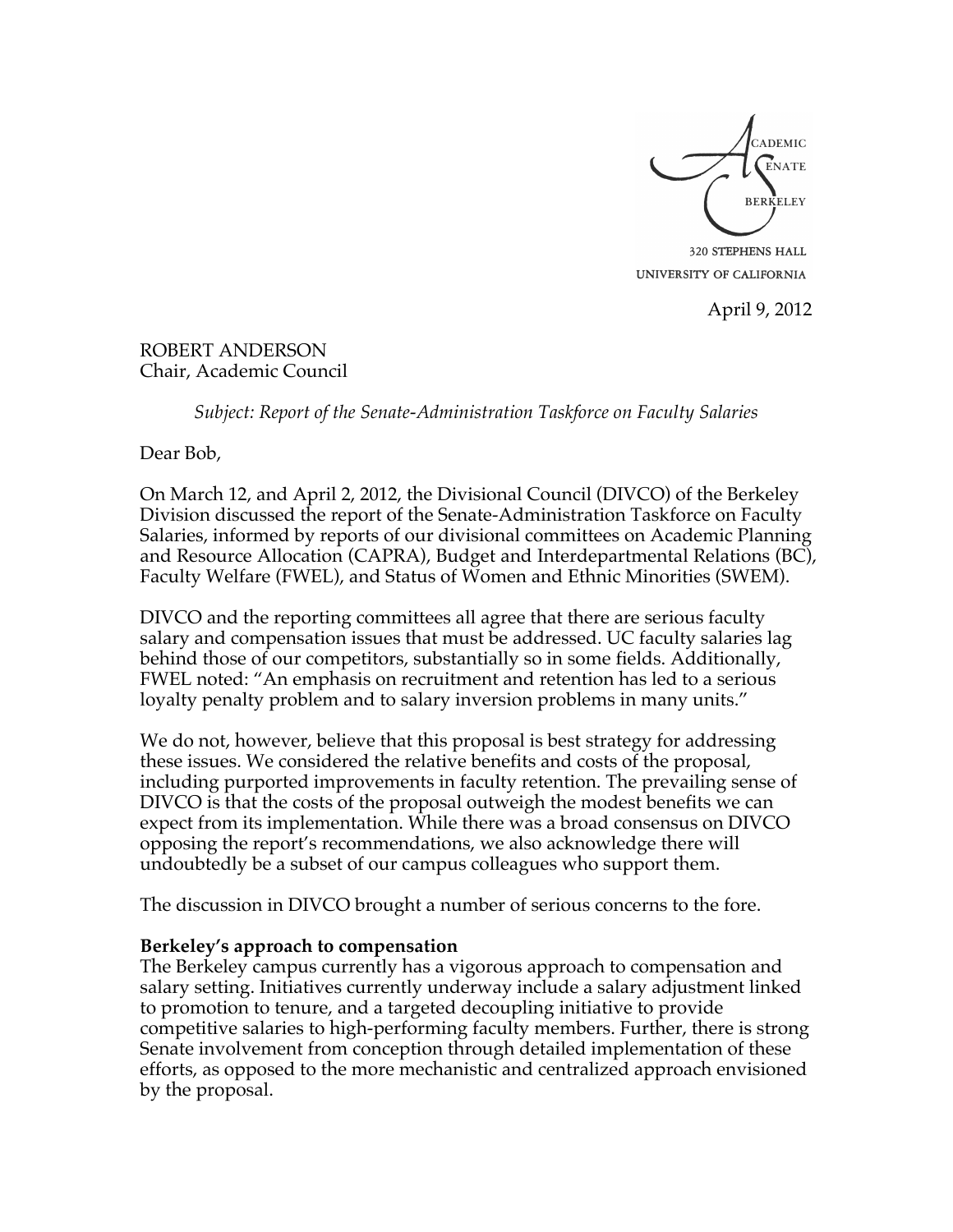We believe that the issue on this campus is one of insufficient funding for competitive salaries, not the process by which salary and compensation is determined. In addition, the scope and nature of the Senate role in determining compensation for faculty on our campus is a core principle that must be preserved going forward.

### **Merit-based salary setting**

We are also concerned that the proposal runs counter to Berkeley's strong tradition of merit-based salary setting. DIVCO underscored FWEL's observation:

Its operation would give faculty extra bumps in salary at the time of a merit increase essentially based on retention and recruitment packages offered to colleagues in a broad range of departments, so that faculty become free-riders on the success of their colleagues. This is not a merit-based system of adjusting faculty salaries, and would meet considerable opposition on many fronts. It has a "Lake Wobegon" aspect to it—that everyone is above average—which would not sit well with many observers and which is inconsistent with our traditions.

We believe that any retreat from the merit-based approach that has served this campus well should be strongly opposed.

#### **Exacerbates recruitment, retention and equity issues**

With respect to the proposal's effect on faculty recruitment and retention, DIVCO agreed with the BC's analysis. In sum:

> Step 2 of the proposed salary plan significantly raises the cost of recruitment and retention efforts (assuming no reduction in quality in the former activity and no "gaming" the step system for either activity). This indirect cost is substantial—it will likely raise the costs of recruitment and retention by between 65 and 120%. One possible response to such an increase is that the campus will forgo recruiting and retaining high-performing individuals. Another is that it recruits less distinguished individuals. Yet a third is a distortion ("gaming") of the rankand-step system to avoid paying that indirect cost, leading to inequitable assignments of faculty to rank and step. None of these consequences are desirable and they would adversely affect Berkeley's quality, or the morale of its faculty, or both.

While equity was not included in the Taskforce charge, SWEM discussed the recommendations, noting:

> … there is ample preliminary evidence (e.g., the Yahr report; ongoing salary equity studies in the School of Public Health) that pay disparities between faculty members at comparable rank and step correlate with respect to gender …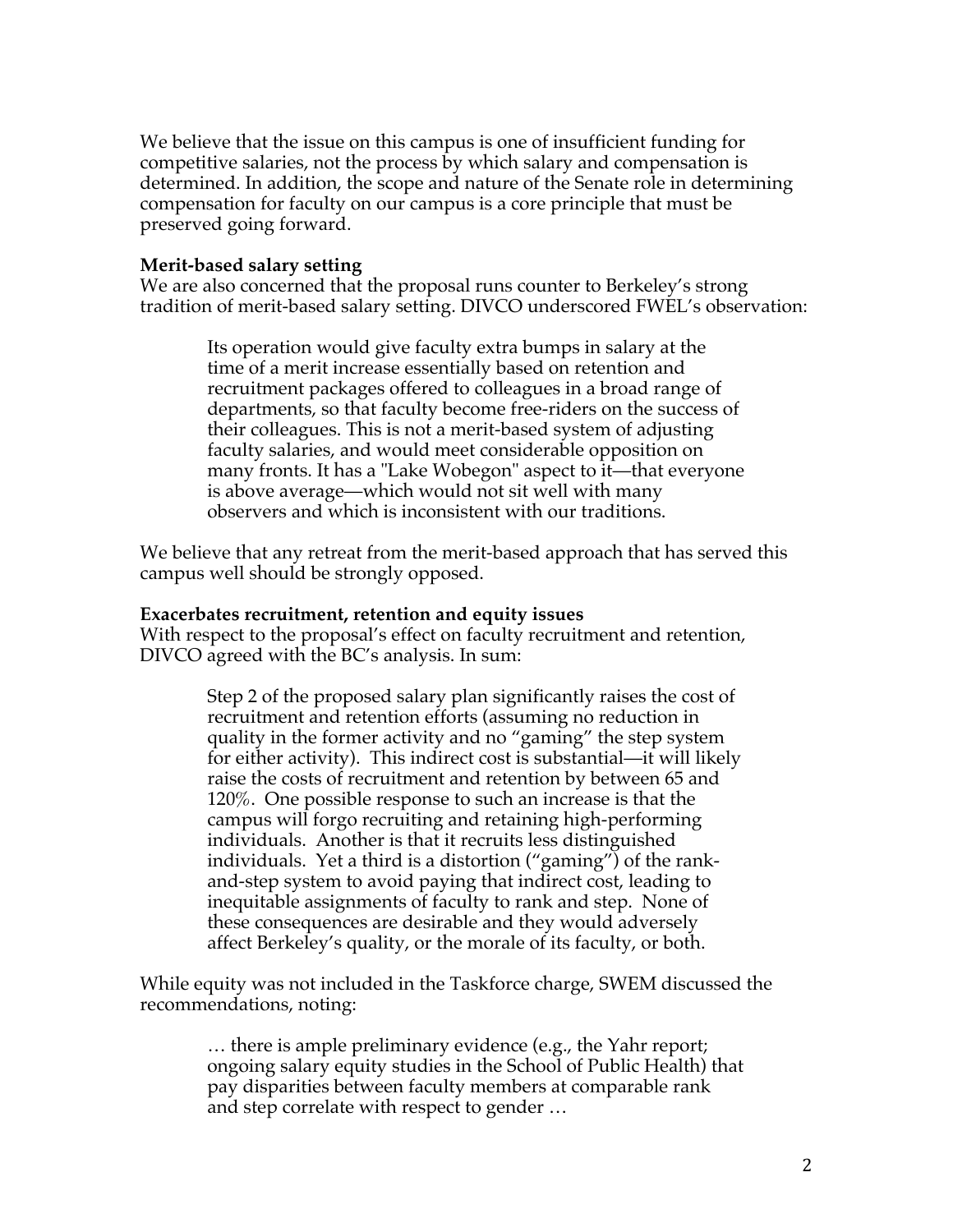The Taskforce recommends a system by which faculty advancement to a new rank and/or step is rewarded with a salary at least equal to the average of all campus faculty at that rank/step. The effect of such an averaging mechanism for determining salary would be to reduce disparities between faculty members; as such, it would necessarily reduce those disparities that specifically correlate to gender …

Because of their effects on salary inequities, SWEM believes that the Taskforce recommendations would be positive. We are, however, adequately worried by the Chair of Budget Committee's argument that implementing the Taskforce recommendations would lead to the discouragement of recruiting and retaining highly paid faculty. If so, this will also hurt the recruitment and retention of highly paid women and URM faculty.

#### **Campus needs beyond salary**

DIVCO also noted that the Taskforce recommendations must be considered in the larger context of campus needs. We believe that we should balance the need for higher faculty salaries with other pressing campus needs. CAPRA expressed this well:

> We agree with the Task Force that that this under-funding of faculty salaries has a negative effect on faculty welfare and risks the loss of faculty to competitors. However, we note that salary is only one of several factors affecting our ability to compete for new hires and to retain faculty who have other employment options. Additional factors that are highly important are the collegial environment and policies of shared governance for which Berkeley is rightly famous, and the quality of the resources available (laboratories, libraries, IT, support services.) CAPRA has been concerned for some time that we are not investing enough in these latter resources, and that this underinvestment has a negative impact on faculty welfare. We believe that the broader picture should be weighed in evaluating how to allocate current and/or new funds on the campuses, and in advocating for increased funding.

#### **UC financial initiatives**

Recent UC initiatives such as funding streams and rebenching have been welcome steps toward efficiency and flexibility for the campuses. These have been well received by the Berkeley Division because we believe that local control over finances gives faculty a much larger say in how funds will be used on this campus. DIVCO views the Taskforce proposal as an unfortunate step back from this direction by reinforcing that salary budgeting decisions are to be made by central authority.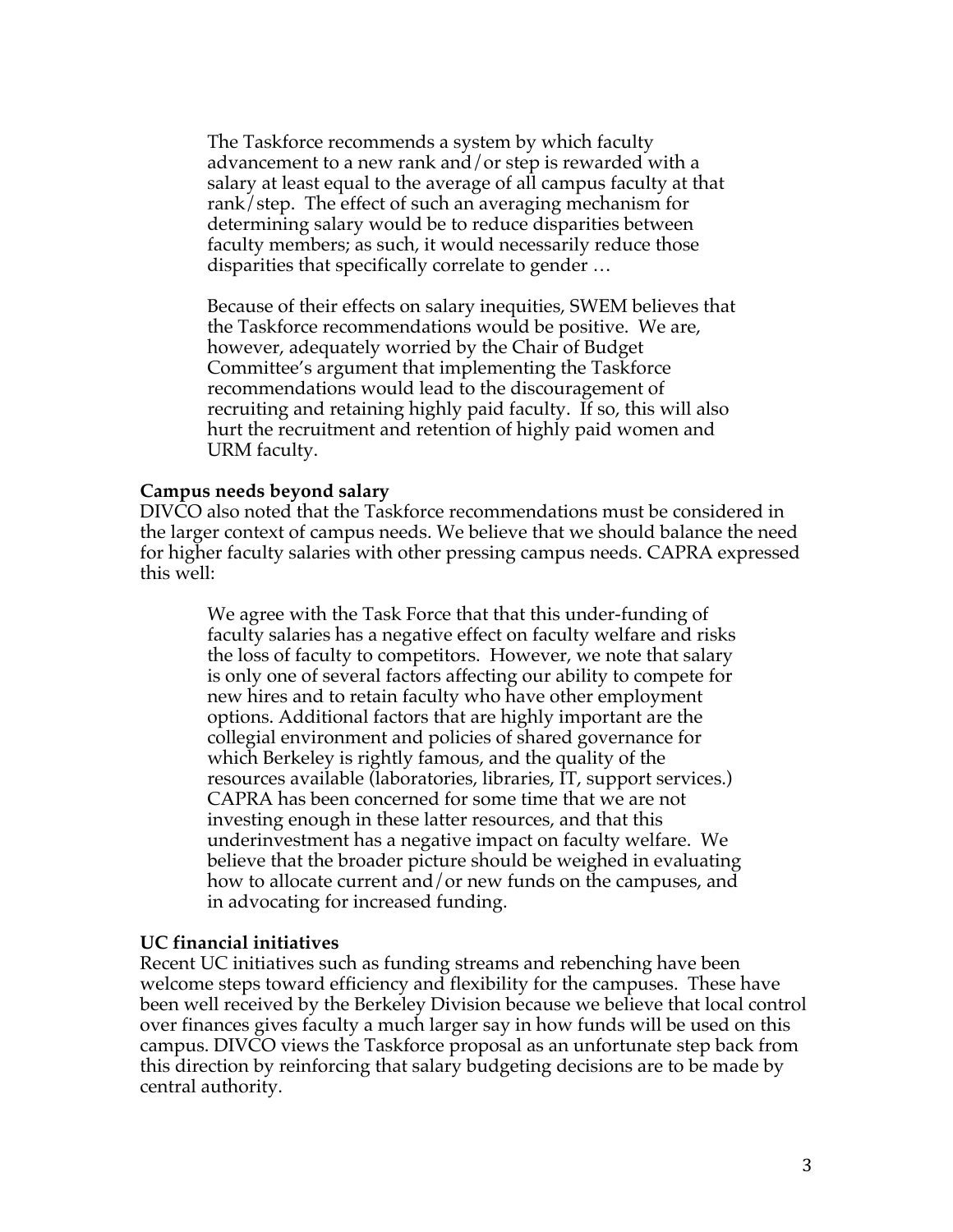Many of the key points of the discussion in DIVCO are discussed in detail by BC in its report. Accordingly, I am appending the BC report in its entirety. We are happy to provide the detailed analysis contained in the appendices to the BC report as well, if that would be helpful to Academic Council.

Sincerely,

Bob Jacobsen

Bob Jacobsen Chair, Berkeley Division of the Academic Senate Professor of Physics

Encl. (1)

Cc: Alexis Bell and Elizabeth Deakin, Co-chairs, Committee on Academic Planning and Resource Allocation Benjamin Hermalin, Chair, Committee on Budget and Interdepartmental Relations Yale Braunstein and Calvin Moore, Co-chairs, Committee on Faculty Welfare Pheng Cheah, Chair, Committee on the Status of Women and Ethnic Minorities Aimee Larsen, Manager, Committee on Budget and Interdepartmental Relations Diane Sprouse, Senate Analyst, Committee on Academic Planning and Resource Allocation, and Committee on the Status of Women and Ethnic **Minorities**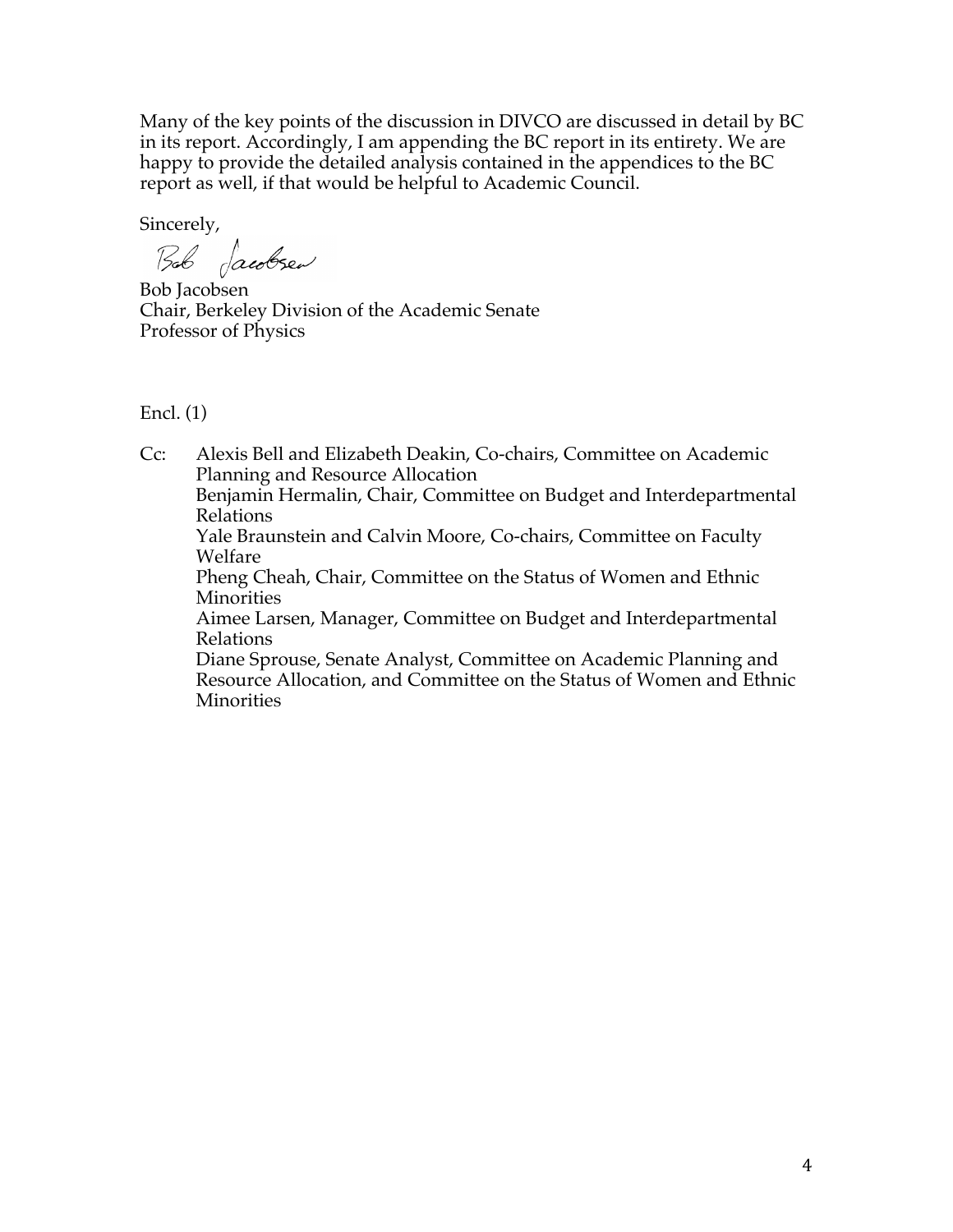March 27, 2012

### BOB JACOBSEN, CHAIR BERKELEY DIVISION OF THE ACADEMIC SENATE

RE: System-wide Salary Taskforce Recommendations

We write in response to your request for comments on the recommendations of the system-wide Senate-Administration Taskforce on Faculty Salaries (hereafter the "Taskforce"), set forth in a February 3, 2012 memorandum to Executive Vice President and Provost Lawrence Pitts (hereafter the "Taskforce memorandum"). This document and attached appendices detail our analysis of the Taskforce memorandum.

To summarize our conclusions: we find that implementation of the Taskforce's proposals would not be in the interest of the University of California system as whole. Implementation would definitely not be in this campus's interest. If it proves politically infeasible to block implementation completely, then Berkeley should insist the policy be formulated in a way that allows campuses to opt out of participating; at the very least, campuses must be allowed to opt out of "Step 2" of the recommendations. Overall, we find that the costs associated with the Taskforce's recommendations—financial, political, and in terms of quality—to be greater than the Taskforce memorandum suggests; that the costs outweigh the benefits; and that the benefits are less than the Taskforce memorandum suggests. Moreover, many of the purported benefits could be realized via less costly means—means that have already proved successful on this campus. We detail the rationales for these conclusions below. Given the length of this document, we have divided it into sections and provided short summary paragraphs at the end of most sections.

## **Contents**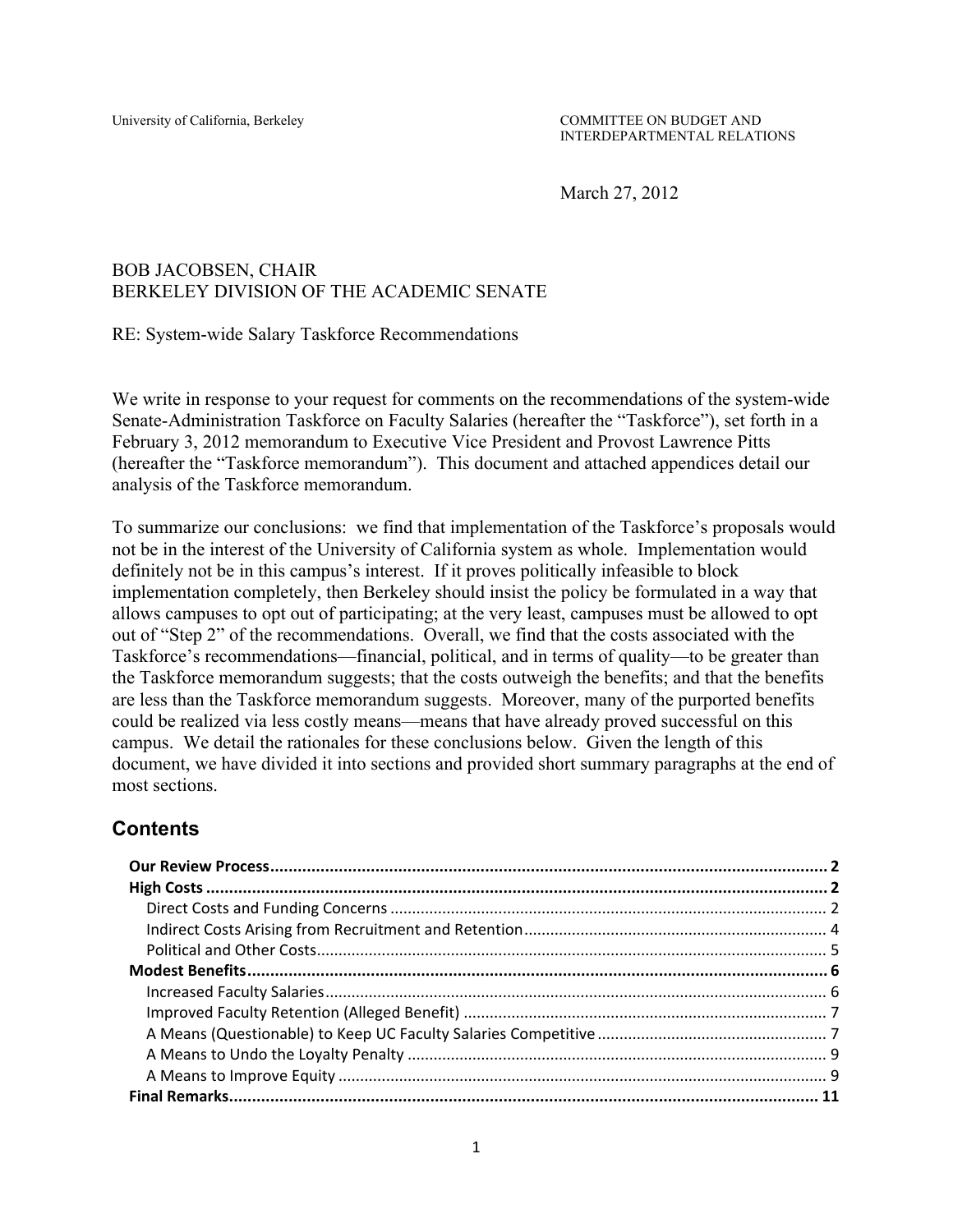# *Our Review Process*

In addition to considering the Taskforce memorandum itself, other information was gathered. To wit, the Budget Committee (BC) Chair had meetings with (i) Vice Provost Janet Broughton and EVC&P George Breslauer; (ii) Bob Jacobsen and Christina Maslach, Chair and Vice-Chair of the Berkeley Division of the Academic Senate; and (iii) Robert Anderson, Chair of the Academic Senate (system-wide). The BC Chair also attended the March 8, 2012 meeting of the University Committee on Appointments and Promotions (UCAP) in Oakland, at which the Taskforce memorandum was discussed. Oral summaries of the discussions at those meetings were provided to the other members of the BC and discussed by the BC as a whole. We have also availed ourselves of data supplied by Vice Provost Broughton on retention and salaries.

As part of our review process, we provided a written preliminary assessment to Division Chair Jacobsen (see Appendix A). This assessment was discussed at the March 12, 2012 DIVCO meeting. Our preliminary assessment was—as our final assessment is—negative. In our earlier assessment, we indicated that the recommended policy would not adequately achieve its stated goals; could prove unduly costly to the campuses; and would very likely significantly increase Berkeley's costs of attracting and retaining the best scholars. Further review has not changed those conclusions.

At the March  $12<sup>th</sup>$  DIVCO meeting, a concern was expressed that our preliminary assessment neither discussed nor gave appropriate weight to the positive consequences of the Taskforce's recommendations in terms of improved equity. We address that concern below. Although the Taskforce's recommendations may improve equity, the improvement is more modest than it might at first seem.

# *High Costs*

## **Direct Costs and Funding Concerns**

In the first year, the Taskforce estimates that annual salary costs would increase by approximately \$30 million system-wide above what they otherwise would have been. After two years, the cost rises to approximately \$60 million. Projections beyond that are not offered, but since year three would represent the third year of a normal merit cycle, extrapolation suggests additional annual salary costs would be approximately \$90 million. Costs will likely rise thereafter. Note that these cost estimates *exclude* the additional costs that could arise as a consequence of recruitment and retention (discussed below, see also Appendix B).

In discussions, proponents of the new salary system have claimed it will be put in place only if adequate state funding is provided. Yet some phrases in the Taskforce memorandum create doubt about whether that is truly a condition for implementation. For example, point #3 of the memorandum's executive summary suggests that adequate state funding may not be a necessary condition; and p. 11 of the memorandum it expressly states that "individual campuses will have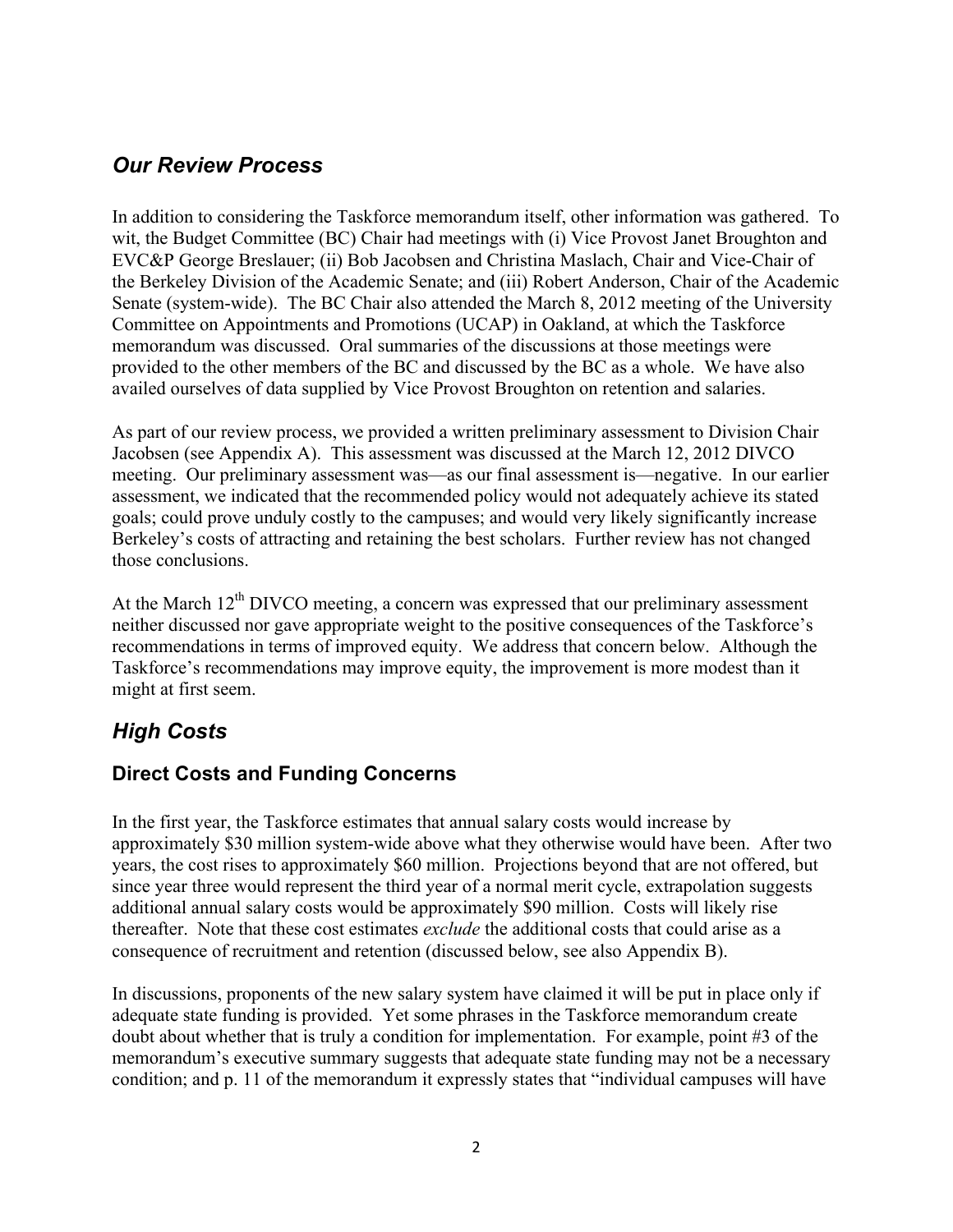to generate the salary increase dollars." Moreover, this last excerpt refers to Step 2, which for the Berkeley campus will be the more expensive of the two steps.

Even if state funding were provided for the first few years of the program, experience teaches that the state is an unreliable partner. There is a real danger that state funding would later disappear, and the new salary program would become either an unfunded mandate (even if it doesn't start in whole or in part that way) or it would have to be suddenly abandoned, creating serious equity and morale issues because some faculty would have benefitted by virtue of the timing of their merit cycles and others would be left with nothing.

Cost estimates for the new salary system are predicated on absorption of decoupled increments at time of next merit review (see footnote 7 of the Taskforce memorandum).\* Under current Berkeley practice, decoupled increments are *not* absorbed at time of next merit; rather, actual salary equals the rank-and-step salary at the new step plus the previously earned decoupled increment. Absorption means that the decoupled increment is eliminated if the rank-and-step component at the new step exceeds the faculty member's current salary; or it is reduced—and she receives no pay increase—if her current salary exceeds the rank-and-step component at her new step. † For over a decade, decoupled increments have not been absorbed on this campus because absorption was deemed to be self-defeating in retention cases (faculty knew that the increased decoupling due to retention would shortly be "taken back," so they discounted Berkeley's retention offers) and demoralizing when it led to no salary increase despite a successful merit. If Berkeley were compelled to adopt the Taskforce's new salary program, it would either have to resort to absorption, which would reintroduce the aforementioned problems and would not be popular, or this campus would face even higher costs than currently estimated.

**Section summary:** The costs of implementing the Taskforce's new salary program are very high, and they are likely significantly higher than the Taskforce memorandum indicates. Unless Berkeley wishes to drop its policy of not absorbing decoupled increments at time of merit advance, the costs will be higher still. There are reasons to be suspicious of claims that the new program will be implemented only if adequate state funding is available. Indeed, there is a significant chance that the campuses will have to come up with the necessary funding.

"""""""""""""""""""""""""""""""""""""""""""""""""""""""""""

<sup>&</sup>lt;sup>\*</sup>The Taskforce writes about the "off-scale" portions of faculty salaries, which are called decoupled increments on this campus. Most faculty salaries at Berkeley have a rank-and-step component, which is the amount listed in the relevant pay scale for a faculty member's rank and step, and a decoupled increment; the sum of the two equals a faculty member's salary.

<sup>&</sup>lt;sup>†</sup> For example, consider two physicists, Mary and Jane. Both are currently Professor, Step IV. Mary's salary is \$105,000 and Jane's \$108,000 (their decoupled increments are \$5700 and \$8700, respectively). Absent absorption, a one-step merit advance for each would make their salaries \$112,100 and \$115,100, respectively. With absorption, they would be \$106,400 and \$108,000, respectively.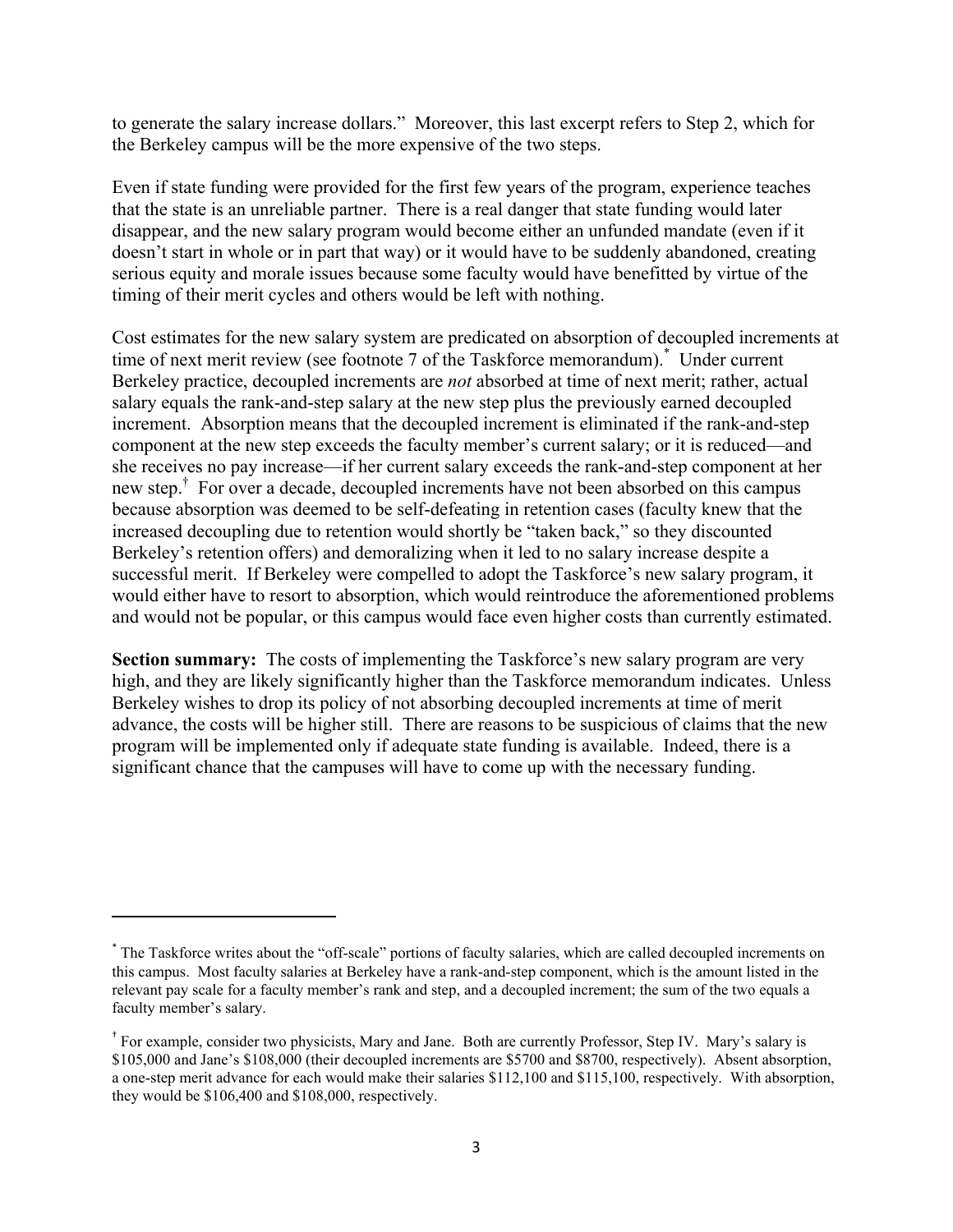### **Indirect Costs Arising from Recruitment and Retention**

Recruitment or retention cases often award the faculty candidate a larger-than-average salary for his or her rank and step. Consequently, the recalculated average salary for that rank and step will be higher. Because, under Step 2 of the proposed salary program, that recalculated average is the minimum salary of anyone advancing to that rank and step in the future, there is an indirect cost of recruitment and retention due to those actions' effects on the salaries of others. That is, if a faculty member gets  $\Delta$  more in salary than is average for her rank and step, then the pay level for that rank and step increases by  $\Delta/N$ , where *N* is the number of faculty currently at that rank and step.<sup>‡</sup> This increase in the pay level is an additional indirect cost of the proposed salary program.

An analysis that the BC Chair conducted—subsequently reviewed and endorsed by the Committee as a whole—indicates that this indirect cost raises the total cost of a recruitment or retention action by between 65 and 120% of the direct cost. That is, under the proposed salary program, the cost of recruitment and retention would roughly double. A copy of that analysis is attached as Appendix B. Some members of the Committee believe those estimates of the indirect costs are *too low* because these estimates exclude certain factors (see footnote 2 on page 2 of the Appendix B document).

To provide some context on those estimates, data from academic years 1998-2006 indicate that Berkeley had approximately 46 retention cases per year and retained on average 33.<sup>§</sup> Suppose that, on average, each retained individual's salary is \$20,000 above what it would otherwise have been;\*\* that is, above the relevant rank and step average. Hence, the *direct* annual cost of retention is \$660,000. Even just the 65% estimate implies, therefore, an additional *indirect* cost \$429,000, roughly the equivalent of four new assistant professors (including benefits). Hence, in terms of forgone slots, the *lowest* estimate of the indirect cost arising from the proposed salary program is equivalent to a loss of 6% of current annual recruitment on this campus.

The Committee believes that such a significant increase in the cost of recruitment and retention will either discourage recruitment and retention or cause other distortions. A well-known principle is that if the cost of an activity increases, less of it is done. Hence, a response to the proposed salary program could be less retention of key faculty or less effort to attract top faculty to Berkeley. A related distortion could be recruitment of less distinguished faculty, for whom salaries will tend to be lower.

Yet another possible distortion is that, although Berkeley continues to retain and recruit the same caliber faculty as before, it seeks to avoid the indirect cost by advancing or appointing these faculty at very high ranks and steps. The rationale for such a distortion is that the indirect cost

"""""""""""""""""""""""""""""""""""""""""""""""""""""""""""

 $*$  Actually, the increase in salary is  $\Delta/N$  only for one year. It is higher for subsequent years because the first beneficiaries of this higher salary also, then, contribute to a higher average. See the analysis in Appendix B.

 $\delta$  Data supplied by Vice Provost Broughton. More recent data suggest the number of retention cases is closer to 50 per year and that we retain 38 to 42 per year.

 $*$  The figure of \$20,000 is a low-end ballpark estimate derived from recent retention cases.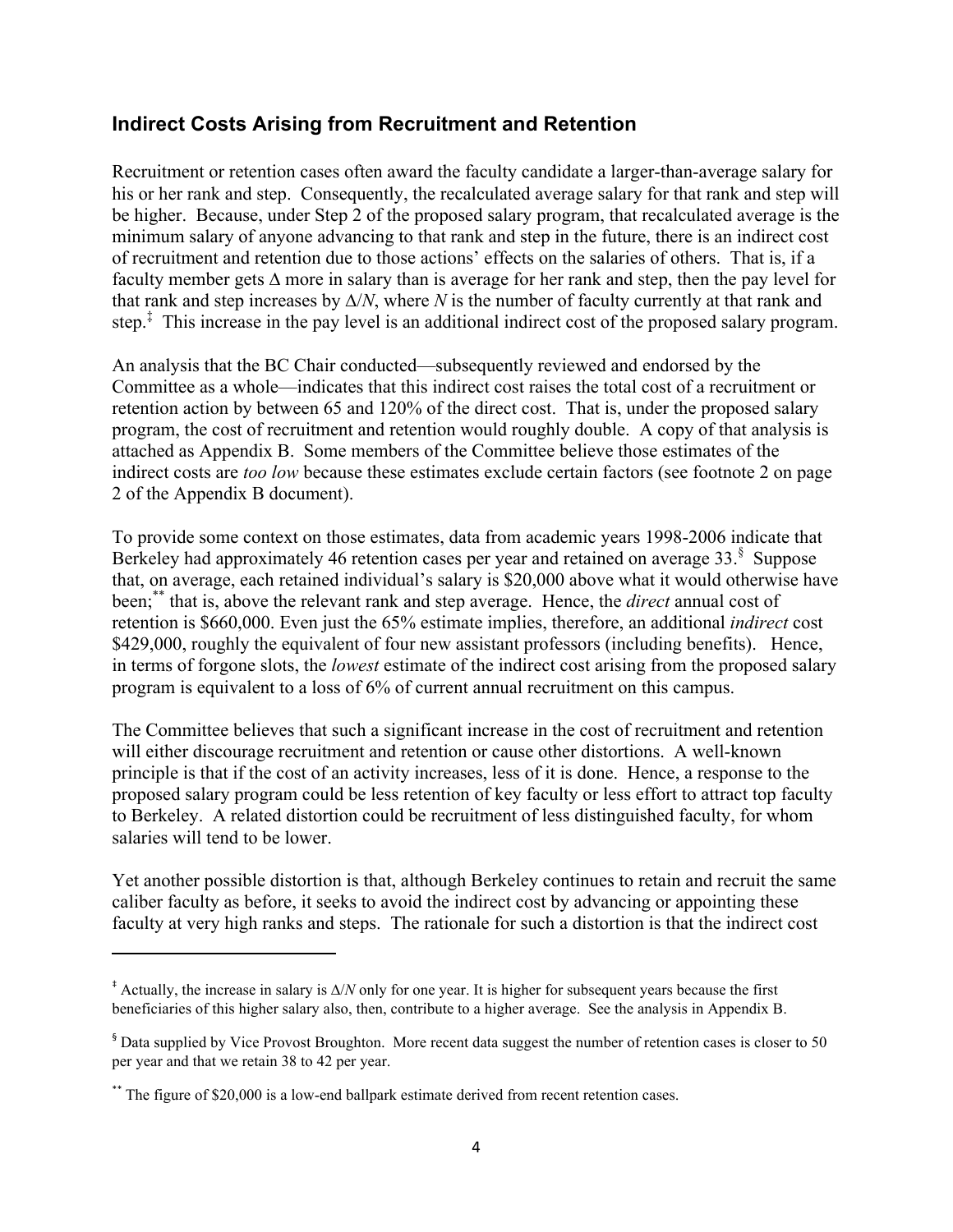disappears if a candidate is advanced or appointed to a rank and step at which the average salary is approximately equal to the salary necessary to retain or recruit him or her. Such a manipulation would make a mockery of the notion that rank and step reflect academic merit. It would also be demoralizing to long-serving Berkeley faculty, who would risk seeing less accomplished faculty advanced or appointed at ranks and steps well above their own. Certainly many long-serving Berkeley faculty would see that as inequitable.

**Section summary:** Step 2 of the proposed salary plan significantly raises the cost of recruitment and retention efforts (assuming no reduction in quality in the former activity and no "gaming" the step system for either activity). This indirect cost is substantial—it will likely raise the costs of recruitment and retention by between 65 and 120%. One possible response to such an increase is that the campus will forgo recruiting and retaining high-performing individuals. Another is that it recruits less distinguished individuals. Yet a third is a distortion ("gaming") of the rank-and-step system to avoid paying that indirect cost, leading to inequitable assignments of faculty to rank and step. None of these consequences are desirable and they would adversely affect Berkeley's quality, or the morale of its faculty, or both.

# **Political and Other Costs**

"""""""""""""""""""""""""""""""""""""""""""""""""""""""""""

Even if adequate state funding were available for the new salary program, it might prove politically costly (*i.e.*, a public relations disaster that would have negative political repercussions) to direct so much of that funding to faculty salaries at time when the University is otherwise making cutbacks in staff and programs and raising tuition and fees.

Such political fallout could be exacerbated by the following. Most of the dollars spent on salary increases under the Taskforce's proposal will go to faculty with below average salaries. Because faculty salaries are positively correlated—albeit imperfectly—with accomplishment, the Taskforce's proposal will—on average—more heavily reward less accomplished faculty than it will more accomplished faculty. Given strong public sentiment for *more* merit-based pay for public employees (*e.g.*, school teachers), this aspect of the Taskforce's proposal could make it even more politically costly.††

Political concerns aside, there are many other pressing needs on this campus. Hence, although an increase in faculty salaries is to be welcomed, there are other campus priorities that would also be very deserving of a share of any increased state funding.

If no or inadequate state funding is provided for the Taskforce's proposal, but it is nevertheless enacted, then the consequences could be even more painful, because funds currently allocated to staff, faculty hiring, infrastructure and maintenance, and ensuring Berkeley remains accessible and affordable would need to be diverted to fund the proposed salary plan.

 $\overline{S}$  In this regard, it should be remembered that one motive President Yudof had to make the October 1, 2011 salary adjustments partially merit based was precisely to make it more politically palatable than a simple across-the-board salary increase.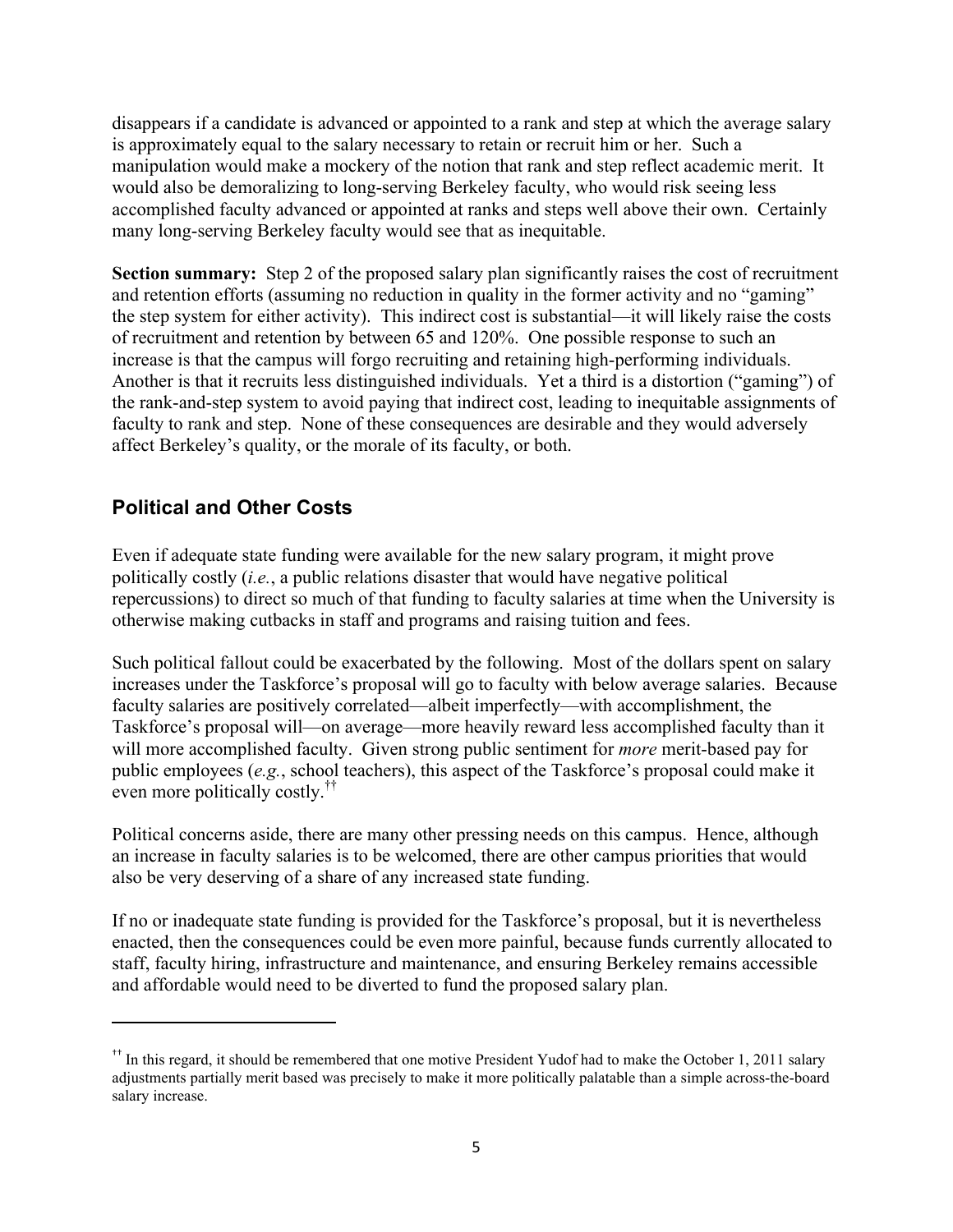Furthermore, to the extent that the Berkeley campus will need to pay for the new salary program, it will likely be forced to abandon other salary programs, such as market-based salary adjustments at time of tenure and the current targeted decoupling initiative (TDI). Faculty who were promised TDI awards or who were led to expect a significant salary adjustment at time of tenure are likely to feel they had been treated unfairly. Such demoralization could prove costly in terms of commitment of effort and future retention cases.

**Section summary:** There are significant public relations costs to the new salary program even if adequate state funding is available. Moreover, if such funding is truly available, there are other pressing needs that should also be addressed. If no or inadequate state funding is provided, then the new salary program will have a significant effect on other spending on the campus, including facilities, faculty recruitment, and existing salary programs. These would all prove problematic and lead to lower faculty morale.

# *Modest Benefits*

## **Increased Faculty Salaries**

There is no denying that the new salary program will raise some faculty salaries. Three points, though, should be kept in mind: (i) the increases are relatively modest on this campus; (ii) the new salary program is not the only means available for increasing salaries; and (iii) the increases will not be evenly distributed among the faculty.

According to the Taskforce memorandum, the *average* salary increase for Berkeley faculty is 2.4% in the first year and 2.7% in the second year. Both numbers, it should be noted, are less than the 3% we received on October 1, 2011.

The October 1, 2011 salary adjustment or traditional range adjustments (increases to the on-scale portion of salaries) represent alternative models of providing salary increases. One could also consider variations on such models: for instance, a more progressive version of the October 1, 2011 salary adjustment that gave an x% increase on the first \$y thousand of salary, a z% increase on the next \$w thousand, and so forth, where  $z \le x$  (*e.g.*, 4% on the first \$100,000, 2% on the next \$100,000, and 0% thereafter). Another alternative is to give a percentage increase to the onscale portion of salary (*i.e.*, like a range adjustment) and a smaller percentage (or no) increase to the decoupled increment.

Under the Taskforce's proposed salary plan, faculty whose salaries are above average for their rank and step could see little or no increase at all: as envisioned in the Taskforce memorandum, any increase in the scale would result in the absorption of an equal amount of those faculty members' decoupled increments. For example, consider a Professor, Step IV on the regular scale who has a decoupled increment of \$24,000 (the Berkeley average). Her current salary is, thus, \$123,300. She would be eligible for a salary increase at her next merit advance. The onscale salary at Professor, Step V, under the new salary program is estimated to be \$124,100. Her increase in salary would, therefore, be \$800 or 0.6%. Had her decoupled increment been \$25,000, she would have received no salary increase.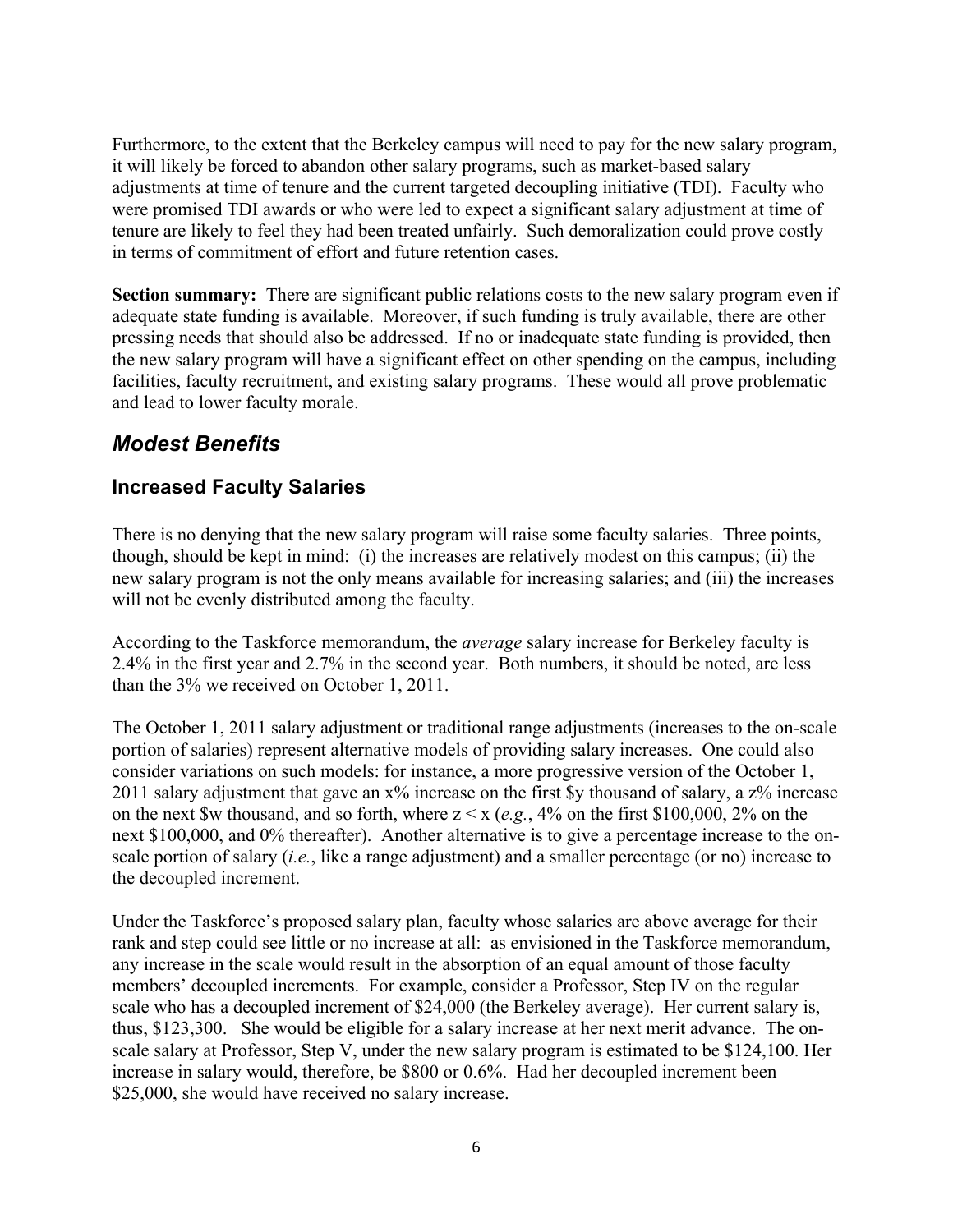Although the highly progressive nature of the Taskforce's proposed salary program could be welcomed by some, many other faculty would perceive it as being unfair that they received little or no increase under the plan, especially after they have enjoyed a successful merit.

**Section summary:** The Taskforce's proposed salary plan would raise salaries on average. That noted, similar size increases could be achieved via alternative programs that would not generate the indirect costs and other distortions associated with the Taskforce's plan. Moreover, it is likely that many faculty will view the Taskforce's plan as unfair insofar as the distribution of salary increases is highly uneven and many meritorious faculty would enjoy little or no pay increase.

### **Improved Faculty Retention (Alleged Benefit)**

"""""""""""""""""""""""""""""""""""""""""""""""""""""""""""

It is claimed in the Taskforce memorandum (p. 13) that the new salary plan (specifically Step 2) "is a mechanism that has been in place at UC Irvine for several years, … and has proved effective in faculty retention." *A priori*, we do not understand why this would be true even if it were. Worse, we have been told that UC Irvine actually suffers from retention problems.<sup>‡‡</sup> It is unfortunate—and rather unscientific—that the Taskforce did not compare retention rates at UCI with those at the other UC campuses.

As noted above, because Step 2 of the Taskforce's salary plan significantly increases the costs of retention, it should lead to fewer successful retention cases. For that reason it could lead to more successful poaching of Berkeley faculty by our rivals: given the costs of generating outside offers, rival institutions are more likely to hunt, all else equal, where they think their chances of success will be greatest. In short, adoption of the Taskforce's plan could lead to Berkeley losing more of its stars.

**Section summary:** Although the Taskforce memorandum claims a benefit of the new pay plan would be to improve faculty retention issues, both logic and actual experience indicate that just the opposite is more likely true.

## **A Means (Questionable) to Keep UC Faculty Salaries Competitive**

One of the principal goals of the new salary program is to keep UC faculty salaries competitive with those at relevant peer institutions. The way this would work is through Step 2 of the plan: Every competitive recruitment and retention case would raise the average salary at the candidate's rank and step. Specifically, if she receives  $\Delta$  more in salary than is average for her rank and step, then the pay level for that rank and step increases by  $\Delta/N$ , *N* the number of faculty

<sup>&</sup>lt;sup>##</sup> Conversations that Division Chair Jacobsen had with UCI colleagues indicate that UCI has a retention problem in the sciences. In a conversation with BC Chair Hermalin, Senate Chair (systemwide) Anderson confirmed that retention was an issue across the campus at Irvine.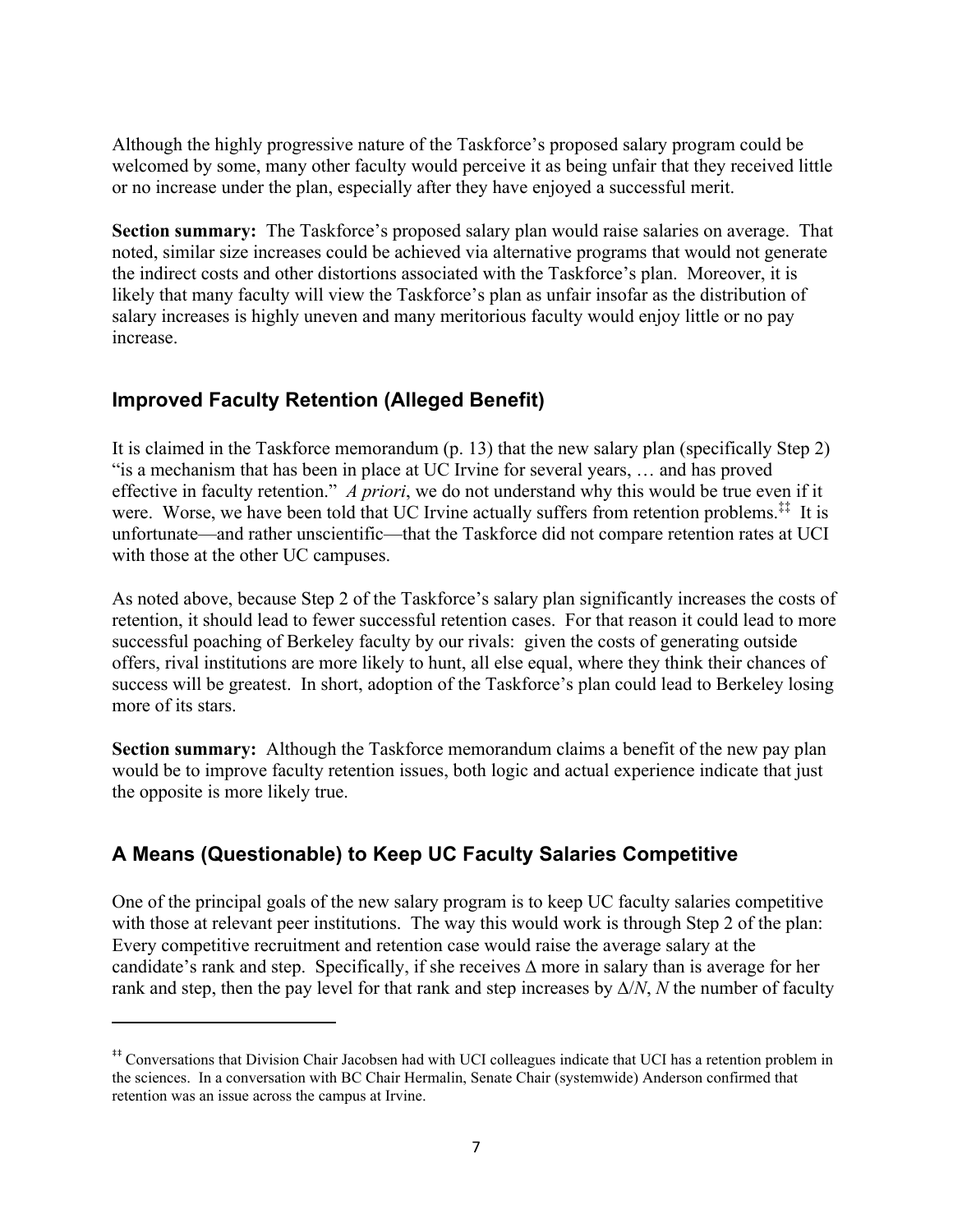currently at that rank and step. Faculty subsequently advanced to that rank and step would obtain a greater salary (see page 3 of Appendix B for details). In this way, UC salaries would increase somewhat to reflect market.

Although this effect will tend to raise UC salaries, observe that division by *N* means the effect is somewhat limited if there are a large number of faculty at the candidate's rank and step. (For example, if  $N = 30$ , then the long-run effect of a  $\Delta$  of \$20,000 is a \$1,000 salary increase for each individual advancing to that rank and step.) Of course, if there are lots of competitive recruitments and retentions at a particular rank and step, then the increase in the salaries of others advancing to that rank and step will be larger.

A serious concern about this mechanism is that it is likely self-defeating. As discussed above, because this mechanism roughly doubles the cost of recruitment and retention, it will in all likelihood lead to either less recruitment and retention, or to a gaming of the system by which recruits and retained faculty are brought in at or advanced to higher ranks and steps to keep their high salaries from having much of an effect on the relevant averages. In short, a mechanism that seeks to operate under the principle that a rising tide raises all boats simultaneously provides incentives to build a dam to keep the tide from coming in. Moreover, to the extent that cost concerns cause a campus to lose retention cases involving its high fliers—people whose salaries are already above average—there is a danger that the mechanism can actually serve to drive down salaries as water flows out of the harbor.

As with the issue of generally increasing salaries, there are other mechanisms available; moreover, these mechanisms are more direct and do not have the negative features of the Taskforce's recommended plan. Two such mechanisms are the use of targeted decoupling initiatives (TDIs) and efforts to provide discipline-specific, market-based salary adjustments at the time of promotion.§§

**Section summary:** Although it is advertised as a way to keep UC faculty salaries competitive, the Taskforce's recommended salary plan is a very indirect way of doing so. Its ability to do so—even assuming no negative feedback loop in terms of reduced recruitment or retention or gaming of the step system—seems modest. Once feedback is taken into account, the prospects for the Taskforce's plan to enhance the competitiveness of UC salaries become even dimmer. Furthermore, we reiterate that the Taskforce's plan is not the only possible answer: in particular, use of TDIs and market-based adjustments at time of promotion would serve the same purpose, more directly and with fewer side effects.

"""""""""""""""""""""""""""""""""""""""""""""""""""""""""""

<sup>&</sup>lt;sup>55</sup> Currently, Berkeley has just one promotion market-based salary adjustment, done at the time of promotion to Associate Professor (tenure). The administration and Budget Committee have expressed an interest in having a similar program at time of promotion to Professor, should funds become available.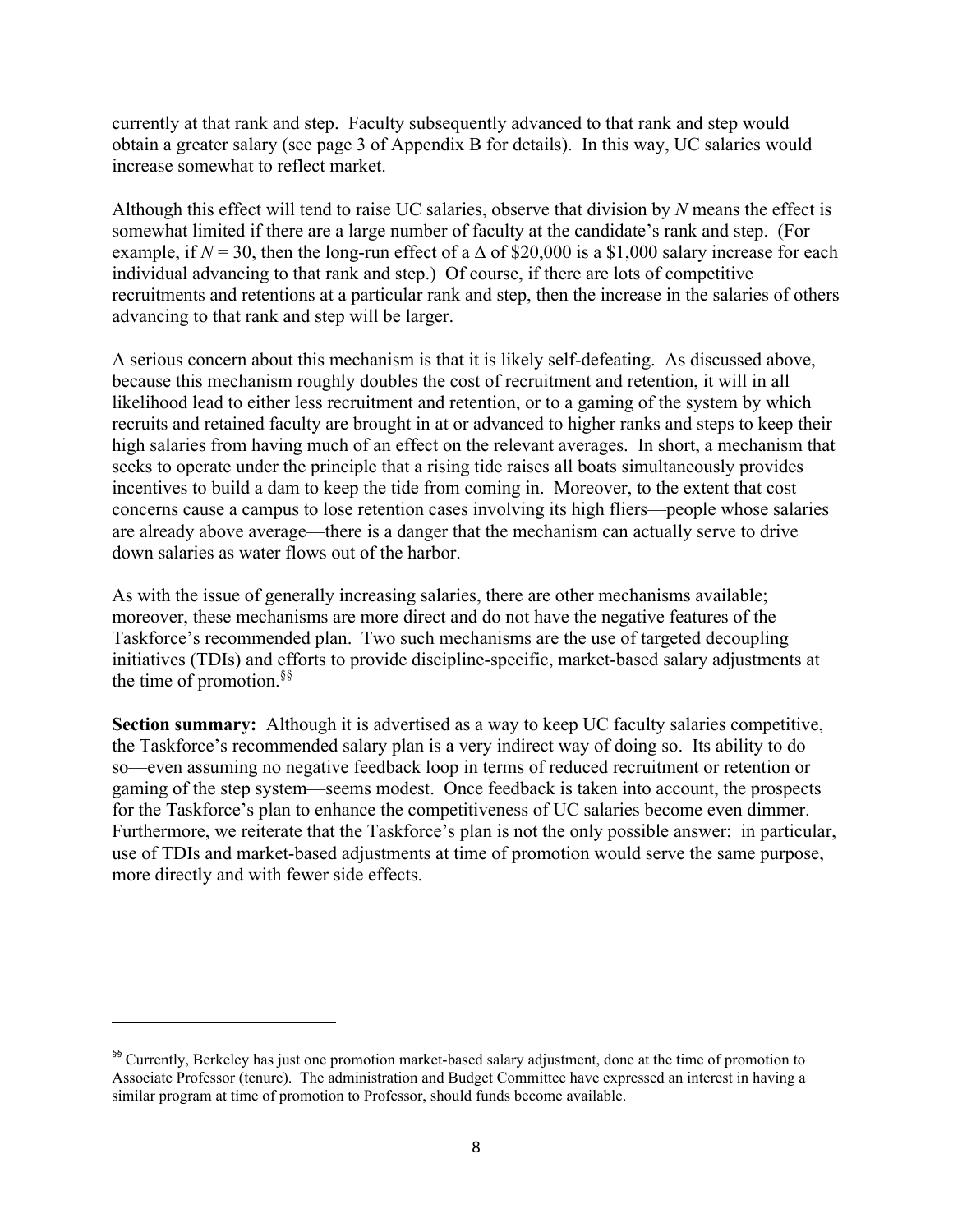## **A Means to Undo the Loyalty Penalty**

Another claimed benefit of the Taskforce's recommended salary plan is that it will address the "loyalty penalty," (see page 6 of the Taskforce's memorandum); that is, the tendency of longserving faculty at UC campuses to get lower salaries than newly hired faculty of comparable, or even lesser, achievement.

To the extent long-serving faculty have lower salaries than more recently hired faculty *at the same rank and step*, then they will indeed see an increase in their salaries in the short run under the Taskforce's plan. Note, however, that the plan will do nothing to address salary inversion by age or step. That is, if the new, highly paid faculty are at a lower rank and step, their high salaries will have no effect on the salaries of long-serving faculty.

The *long-run* benefits of the proposed salary plan *vis-à-vis* the loyalty penalty are questionable. Data made available to us by Vice Provost Broughton show that the probability of becoming a retention case drops steadily with age after 35.<sup>\*\*\*</sup> If Berkeley's own hiring shows a similar age pattern, then recruitment and retention at the upper levels of the professoriat will be relatively rare and, thus, the influence of those actions on salaries at the upper steps of the professoriat minimal.

It is sometimes claimed that women suffer disproportionately from the loyalty penalty. The limited evidence available to us calls that claim into question, at least for the Berkeley campus: for the period 1998-2006, women faculty were 30% of all retention cases, while they were less than 25% of the total faculty (source of data: Vice Provost Broughton). Under-represented minorities were also disproportionately retention cases: for the same time period, nearly 10% of all retention cases involved members of under-represented minorities, while this segment made up little more than 6% of the faculty.

**Section summary:** The Taskforce's recommended salary plan could partially alleviate the loyalty penalty in the *short run* insofar as long-serving Berkeley faculty without recent retention actions (who are, thus, likely to have below average salaries for their rank and step) will see immediate raises. The Taskforce's plan is not, however, a long-run solution to the loyalty penalty. In neither the short nor long run is it a solution to issues of salary inversion by age and step. Finally, we again note that it is not the only possible remedy: TDI programs can and have sought to address the loyalty-penalty issue directly, again without the side effects of the Taskforce's plan.

# **A Means to Improve Equity**

"""""""""""""""""""""""""""""""""""""""""""""""""""""""""""

Some of the issues considered previously already touch on matters of equity. One issue connected to equity is the salary dispersion within rank and step; specifically, if rank and step are

<sup>&</sup>lt;sup>\*\*\*</sup> The data concern Berkeley retention cases from academic years 1998-2006.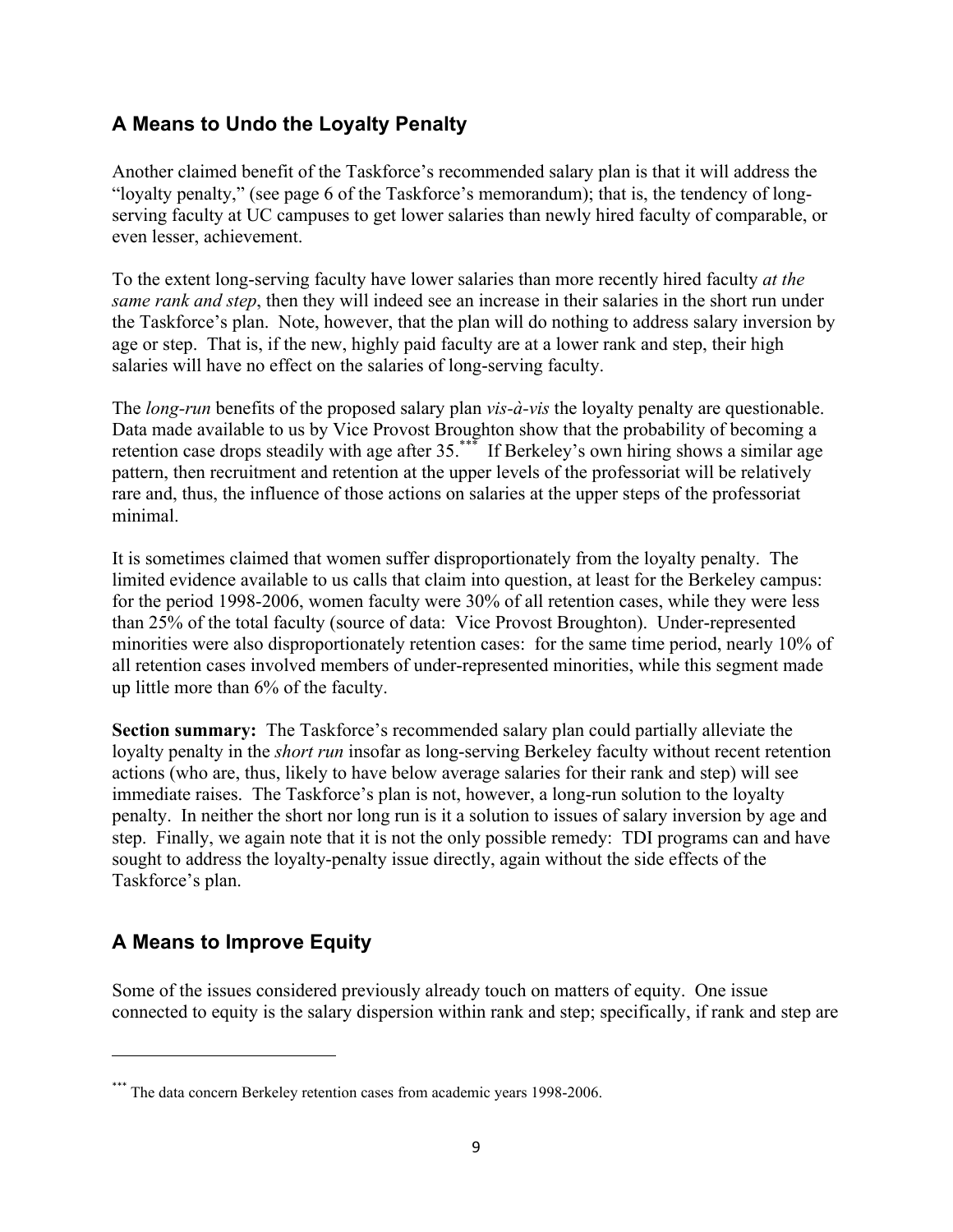supposed to reflect achievement, then equity—at least by some definitions—suggests faculty at the same rank and step should earn similar salaries. Because the Taskforce's recommended salary plan sets a floor for each faculty member's salary at time of advancement or appointment to a given rank and step equal to the average at that rank and step, it must necessarily reduce salary dispersion within each rank and step. Consequently, it will improve equity.

Two questions arise: (i) how inequitable are current Berkeley salaries? And (ii) by how much would the Taskforce's salary plan improve equity? In other words, how big is the problem and how much of a fix will the Taskforce's salary plan provide?

A complete study of equity was beyond the capacity of this Committee. However, a limited exercise, while not definitive, does offer some sense of what the answers to those questions might be. The details of our analysis may be found in Appendix C. For data, we took all Professors in the Divisions of Arts and Humanities and Social Sciences (with the exception of Economics, which has a different pay scale) at Steps III through IV.5. The rationale for choosing this group is given in Appendix C. For each step, various measures of inequality were constructed using actual salaries and also under the assumption that those with salaries below the average would have them raised to the average. Three measures were calculated: the coefficient of variation (CV), the inter-quartile range divided by the median (a "robust" variant of CV—call it RCV), and a Gini coefficient. For all these measures, a higher score means greater *inequality*. Across the four steps, using actual data, the CV varied between 10% and 24%; RCV between 9% and 24%; and the Gini coefficient between .06 and .12. To provide a sense of magnitudes, the OECD iLibrary reports a CV for US income of 90% and a Gini coefficient of .38. For Sweden, these numbers are 80% and .23. Across the four steps, raising all salaries below average to the average, the CV varied between 6% and 16%; RCV between 1% and 8%; and the Gini coefficient between .03 and .07.

It is doubtless open to debate as to what constitutes an unacceptable level of inequality within rank and step and how valuable the reductions in that inequality described above are. That said, given the various competing goals that the campus faces—including preserving and enhancing the quality of its faculty—we are unconvinced that these equity gains trump the significant costs that the Taskforce's proposal would impose.

Finally, we again note that the proposed pay system is not the only way to address inequality: TDIs are another proven way to address it.

**Section summary:** The Taskforce's proposed salary plan would reduce inequity in salaries with any given rank and step. Although a legitimate concern, a partial analysis of the situation at Berkeley suggests that such salary inequality is not especially great. Moreover, the Taskforce's plan does not seem as if it would reduce that inequality dramatically. Finally, alternative methods exist to address inequality, such as the use of TDIs.